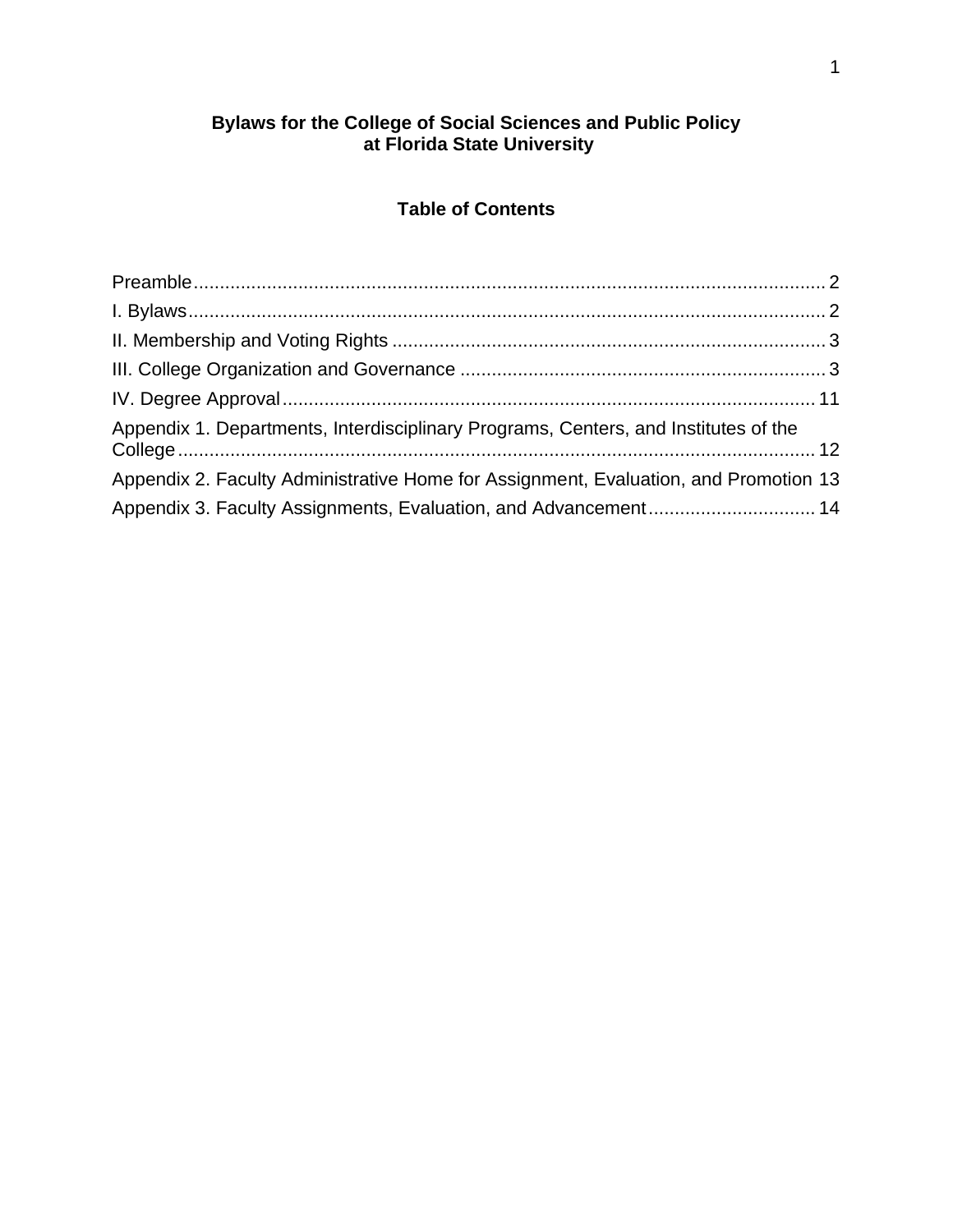These are the bylaws for the College of Social Sciences and Public Policy at Florida State University. These bylaws were last approved on May 4, 2022 by a majority of the applicable voting members of the college and on May 5, 2022 by the Office of Faculty Development and Advancement.

### <span id="page-1-0"></span>**Preamble**

The Florida State University College of Social Sciences and Public Policy (henceforth the College) is dedicated to excellence in creating and communicating social science and public policy knowledge through leading edge research, interdisciplinary programs, and teaching. The College's faculty and staff inspire and create opportunities for our diverse student body to become the next generation of leaders, citizens, and innovators to advance scholarship, engage communities, and serve society. We offer an inclusive and collaborative college culture, welcoming all into a robust and free exchange of ideas.

The College is dedicated to creating an environment in which the working relationships between administrators and faculty, and among faculty within our various academic departments, interdisciplinary programs, centers, and institutes, are based on mutual respect, transparency, clarity, and participation of the faculty and its elected representatives. These Bylaws define the policies and procedures under which faculty and administrators conduct the business of the College through principles of shared governance grounded in transparency, mutual accountability, and shared commitment.

#### <span id="page-1-1"></span>**I. Bylaws**

**A. Adherence with Other Governing Documents.** At all times, college policy shall adhere to and be consistent with all university policies found in the FSU Constitution, the BOT-UFF Collective Bargaining Agreement, the Faculty Handbook, and the Annual Memorandum on the Promotion and Tenure Process issued by the Office of Faculty Development and Advancement.

**B. Bylaws Revision.** Any fifteen voting members of the faculty from at least three departments or interdisciplinary programs may propose an amendment to the Bylaws, such change to be circulated at least one month in advance of the College faculty meeting. The amendment becomes a part of the Bylaws when it is adopted by a majority of those eligible members present and voting. In the absence of a quorum, the amendment shall be distributed with a mail ballot and shall then be adopted by a majority of those responding provided a majority of the voting members of the faculty respond.

**C. Substantive Change Statement.** Faculty and staff members are expected to be familiar with and follow the Florida State University Substantive Change Policy as found on the university web site https://sacs.fsu.edu/substantive-change-policy/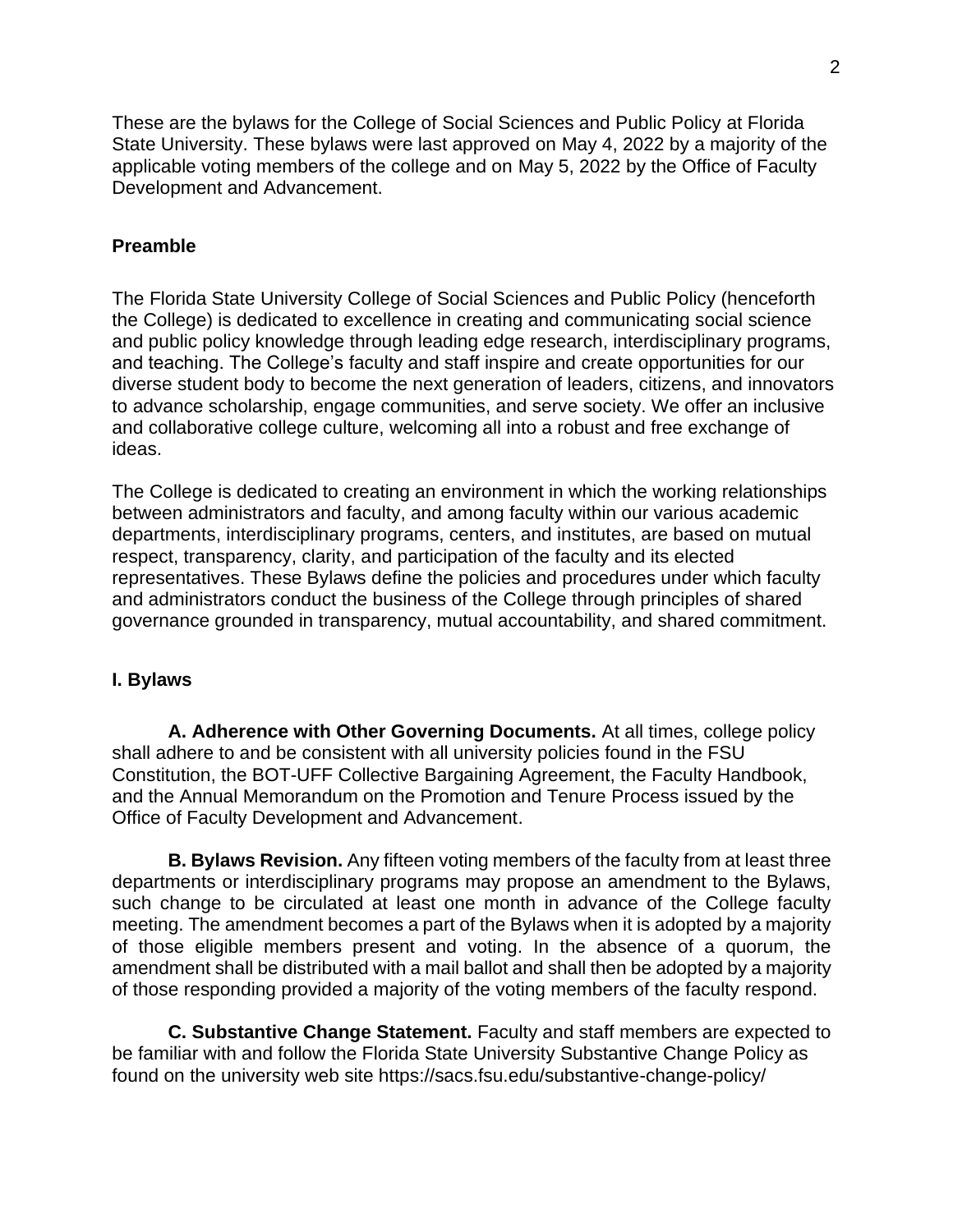### <span id="page-2-0"></span>**II. Membership and Voting Rights**

**A. Faculty Membership.** The faculty of the College of Social Sciences and Public Policy shall consist of those persons holding full-time appointments at the rank of Professor, Associate Professor, Assistant Professor, Research Faculty (I-III), Teaching Faculty (I-III), or any other specialized faculty rank in the College, its departments, interdisciplinary programs, centers, or institutes. Persons in these ranks who are on phased retirement agreements are also members of the faculty, as are persons appointed full-time or part-time as visiting faculty in the College or its departments, interdisciplinary programs, centers, or institutes.

**B. College Membership.** In addition to the faculty defined in II.A above, the following are members of the College of Social Sciences and Public Policy: adjunct instructors, postdocs, and staff appointed in the College or its departments, interdisciplinary programs, centers, or institutes.

**C. Faculty Voting Rights.** The voting members of the faculty (henceforth the voting faculty) shall include persons employed full- time as tenured or tenure-earning faculty, full-time as specialized faculty, or part-time as faculty on phased retirement agreements who meet the eligibility criteria for the FSU Faculty Senate. Visiting faculty shall not have voting rights. Non-voting members of the faculty may not serve on College-wide committees.

**D. Non-faculty Voting Rights.** Persons who fit within the employment categories defined in II.B. shall not have voting rights at College faculty meetings. Staff shall have voting rights to elect the members of the College Staff Advisory Committee and to carry out the business of that committee if they are elected to serve on it.

# <span id="page-2-1"></span>**III. College Organization and Governance**

# **A. Jurisdiction.**

- 1. The basic legislative body of the College of *Social Sciences and Public Policy* shall consist of the voting faculty in the college. Subject to state law, the regulations of the Florida Board of Governors, and the Constitution of FSU, this legislative body shall have full authority to develop policy and decide matters of curriculum, program offerings, admissions, grading, and any other academic matters of concern to the college.
- 2. The voting faculty in the College may resolve on any issue of general interest to the University or College and make recommendations to the appropriate officer or body.
- 3. Through these Bylaws, the voting faculty has delegated its authority over academic policy matters to the relevant College-wide committees. Such delegated authority may only be overridden by revision of the Bylaws. In addition, the departments and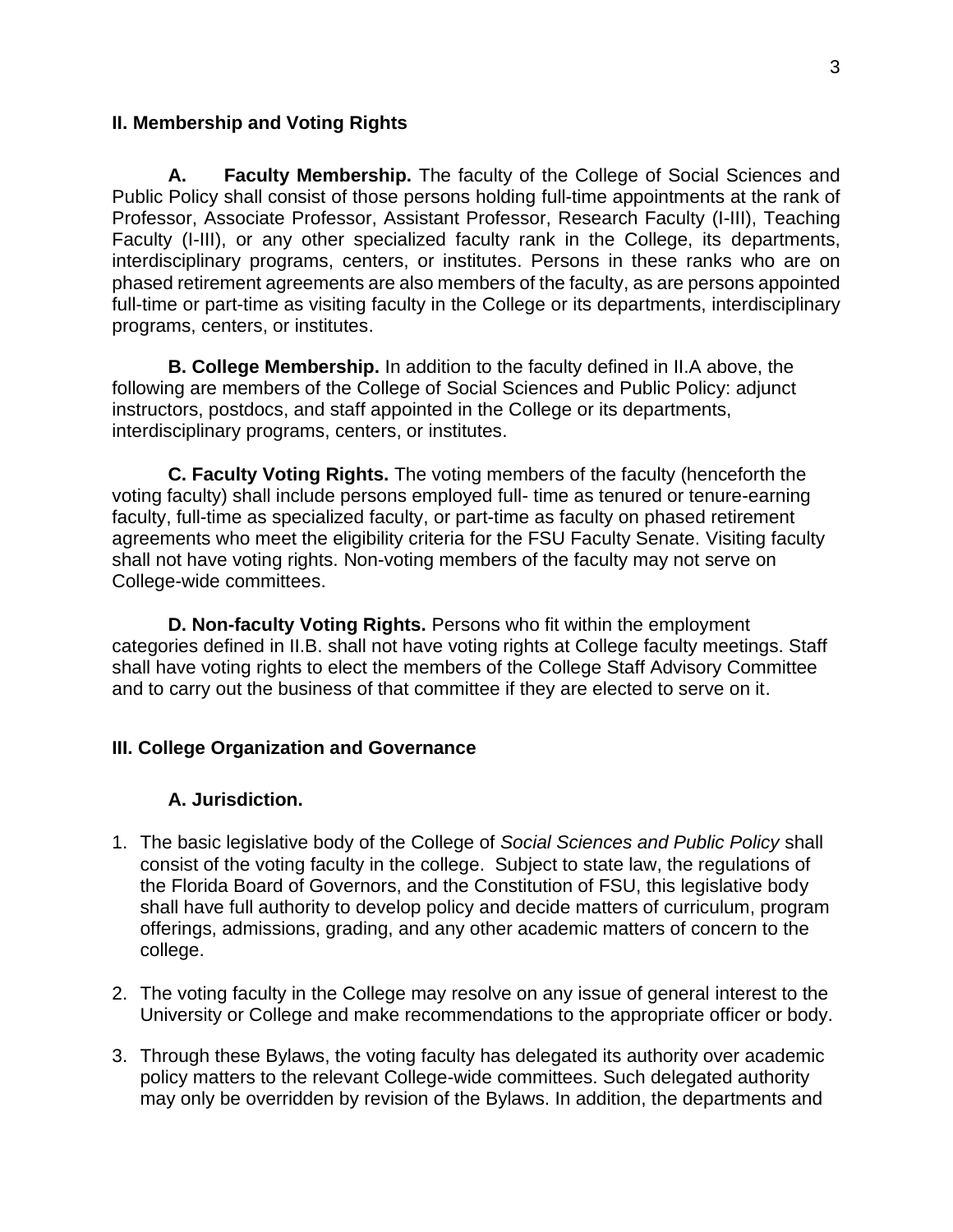interdisciplinary programs of the College are delegated authority to establish their own academic policies, to the extent that they do not conflict with policies established by the voting faculty of the College or by the University.

4. College-wide policies shall become effective when ratified by majority vote of the voting faculty.

# **B. College Faculty Meetings.**

- 1. The faculty shall meet in regular session at least once in each fall and spring semester.
- 2. Faculty meetings can be called by the Dean or upon the written request of fifteen faculty members from at least two departments or interdisciplinary programs.
- 3. The Dean shall be the presiding officer. The Dean shall designate an alternate to preside in the event of the Dean's absence.
- 4. At any meeting for which at least one week's notice has been given, attendance by one-third of the voting members of the faculty shall constitute a quorum. At any meeting called on less than one week's notice, attendance by a majority of the voting members of the faculty shall constitute a quorum.
- 5. The Order of Business for faculty meetings is as follows:
	- a. Minutes
	- b. Report by the Dean
	- c. Committee Reports
	- d. Unfinished Business
	- e. New Business
- 6. Items may be added to the agenda of any meeting under New Business by a majority vote.
- 7. All meetings shall be conducted in accordance with the rules of procedure used by the FSU Faculty Senate, except as otherwise provided in these Bylaws.
- 8. Minutes shall be kept by the Dean's office Chief of Staff, or by another person designated by the Dean in the case of the Chief of Staff's absence. The minutes shall be distributed to all members of the College faculty.

#### **C. College Leadership.**

- 1. The Dean
	- a) The Dean shall serve as the chief administrative officer of the College.
	- b) The Dean shall appoint any individuals needed to administer the College's affairs. Those individuals shall act with the authority of the Dean as designated by the Dean. The Dean shall report to the faculty, as soon as practicable,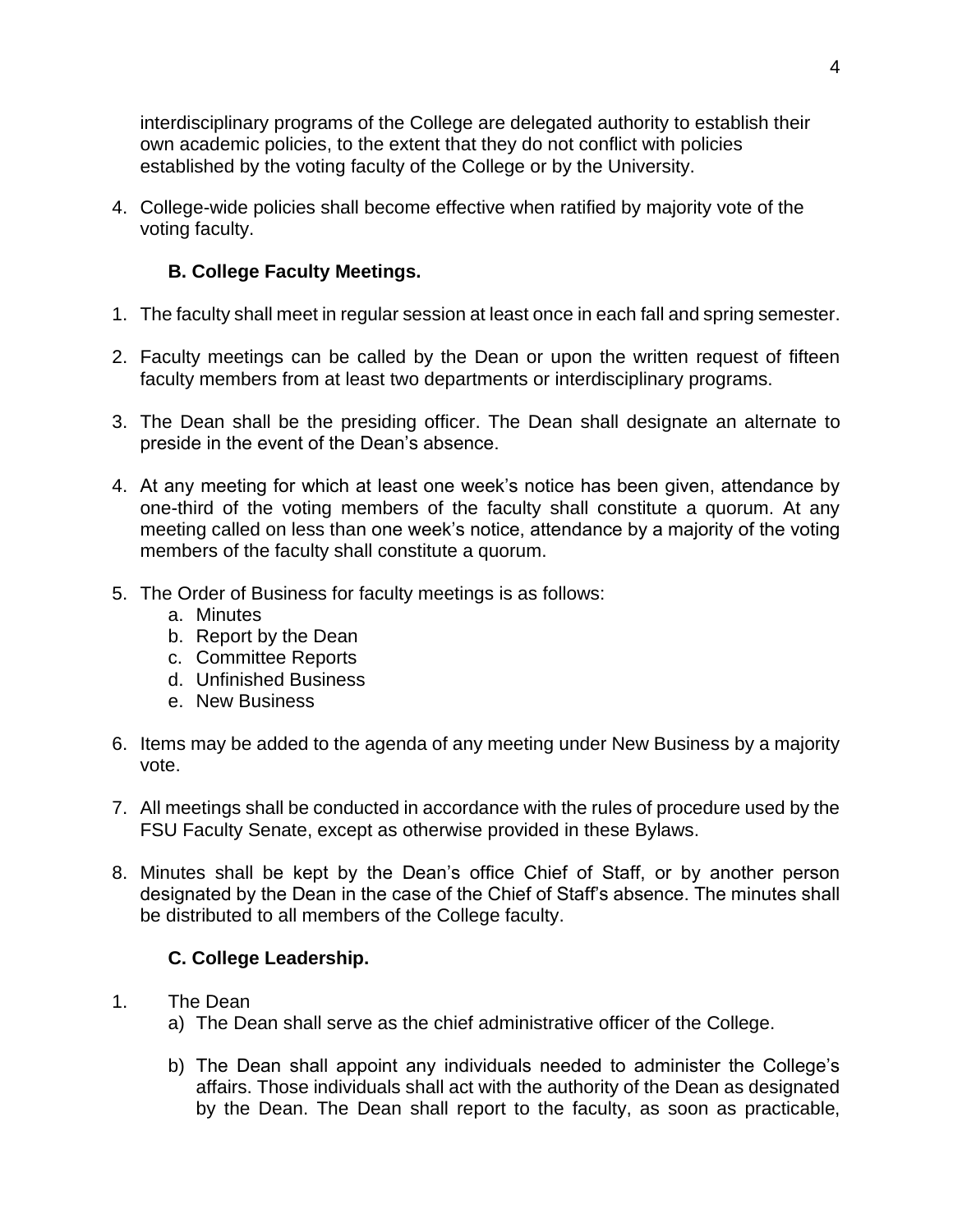normally at the beginning of the fall semester, the names and duties of such appointees.

- c) At least once a year, the Dean shall report on the "State of the College" to the faculty. This report shall address the state of the College, priorities for the upcoming year, the College's budgetary status, and other major issues of concern to the College and the faculty.
- d) The Dean shall be responsible for developing procedures to ensure that assignments of responsibility will be discussed with each faculty member in advance.
- e) The Dean shall be responsible for promoting the interests of the College within the larger University, the community at large, all levels of government, and with the alumni.

#### **D. College Committees.**

- 1. The College has established standing committees with responsibility for defined areas of business. The Dean may also create ad hoc special committees to undertake specific assignments that advance the College's mission.
- 2. The College has a strong preference that members participate in person at committee meetings. However, the College shall permit remote, synchronous video participation by committee members should circumstances require it.
- 3. Policy and Academic Affairs Committee
	- a) The Policy and Academic Affairs Committee shall consist of two faculty members from each academic department and one faculty member from each interdisciplinary program.
	- b) Committee members representing departments will be selected by the academic department and may not include the department chairperson. At the beginning of every Fall Semester each department will elect one faculty member to serve a two year-term on the committee, or to fill unexpired terms in cases of vacancies, in a manner consistent with the department's Bylaws.
	- c) Committee members representing interdisciplinary programs will be selected by the interdisciplinary program and may not include the director of the program. The interdisciplinary program will elect one faculty member to serve a two-year term on the committee at the beginning of the Fall Semester following the conclusion of their representative's term of service in a manner consistent with the program's Bylaws.
	- d) At the beginning of each academic year, the members of the Policy and Academic Affairs Committee shall elect a chairperson, chosen from among its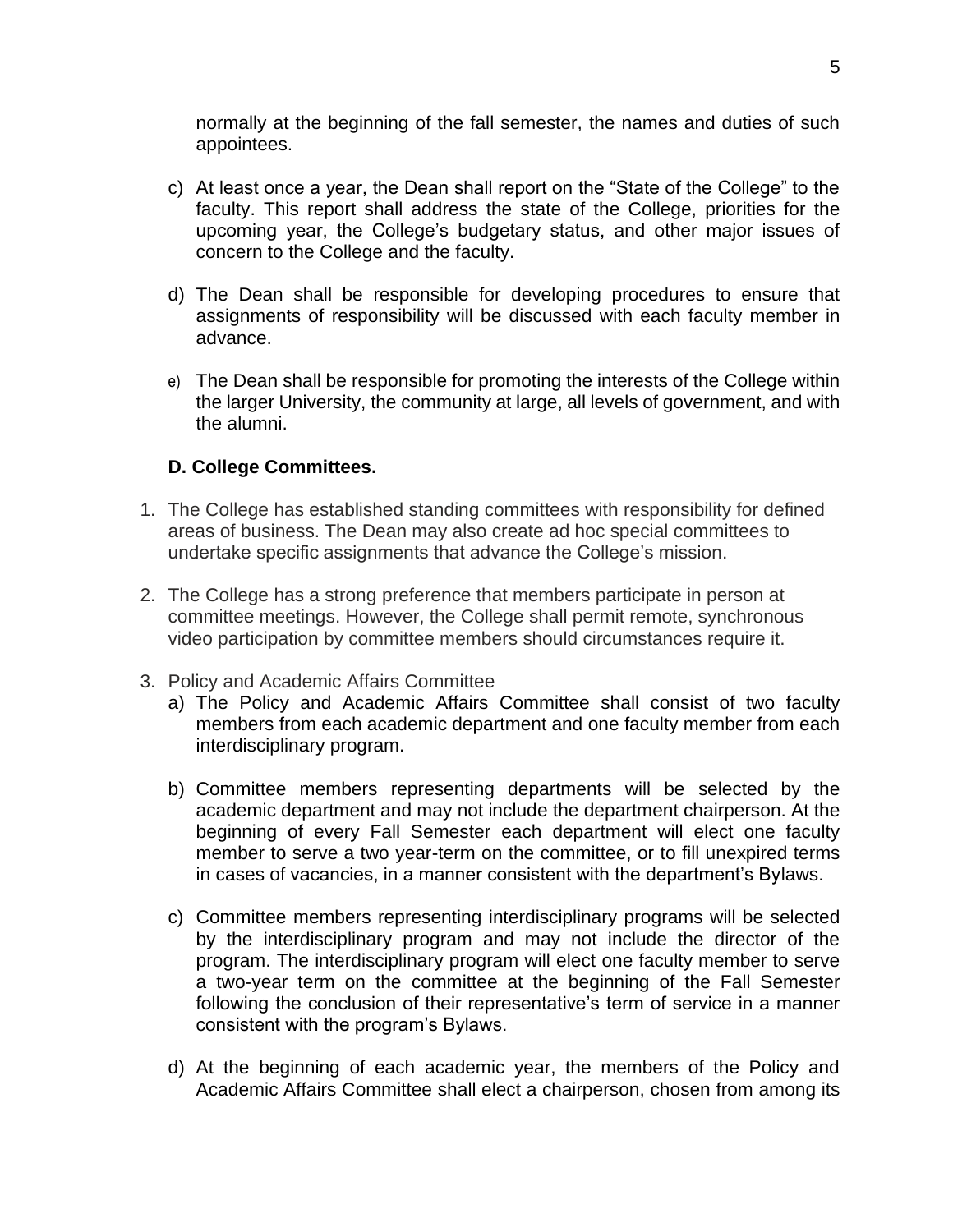members, to serve for one year.

- e) The committee shall meet at least once during each of the fall semester and spring semester and as needed at the request of the Dean.
- f) In consultation with the Dean, the committee shall establish the agenda for general meetings of the faculty and shall function as liaison between the faculty and College administration.
- g) The committee shall formulate and propose to the faculty and the Dean new College-wide academic policies and changes to existing College-wide academic policies.
- h) The committee shall serve as the curriculum committee for the College, evaluating and voting to approve/deny curricular and programmatic changes within guidelines and polices as established by the University.
- i) The committee shall consider such other matters as may come before it at the request of the Dean or the faculty.
- 4. College Executive Committee
	- a) The College Executive Committee shall consist of associate deans, assistant deans, chairpersons of departments, directors of interdisciplinary programs, and directors of the centers and institutes which comprise the College. The Dean shall serve as chairperson of the committee.
	- b) The committee shall meet at least once during each of the fall semester and spring semester and as needed at the request of the Dean.
	- c) The committee shall initiate new academic and research programs and may consult with the Dean on all matters of interest to the College.
	- d) The committee shall also determine the process by which departments are represented on University Committees other than for those whose representation are specifically defined in these Bylaws.
- 5. College Promotion and Tenure Committee
	- a) The College shall have a Promotion and Tenure committee charged with evaluating departmental recommendations for promotion and tenure. The primary roles of the committee are to discuss and evaluate promotion and tenure cases and make a recommendation to the Dean.
	- b) The College Promotion and Tenure Committee shall consist of two tenured faculty members from each of the academic departments. Members shall be elected by the departments by secret ballot for staggered two-year terms commencing in the Fall Semester, or to fill unexpired terms in cases of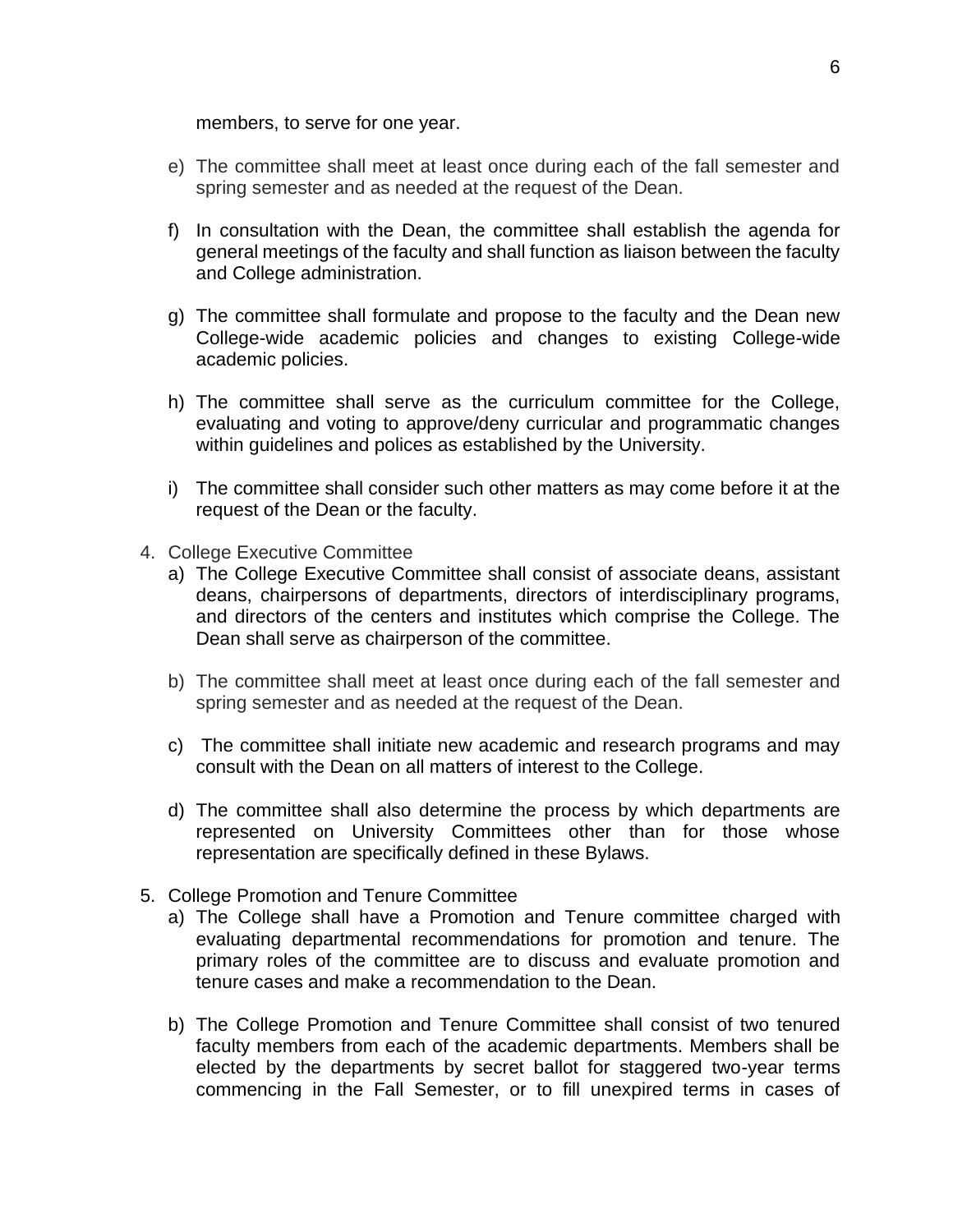vacancies, in a manner consistent with the department's Bylaws.

- c) The Dean shall preside over meetings to hear the deliberations of the committee and write a summary report of the discussion. The Dean is a nonvoting member of the committee and is precluded from participating in any discussions of the cases being considered.
- d) All promotion and/or tenure votes are by secret ballot.
- e) Faculty being considered for promotion and/or tenure by the College Promotion and Tenure Committee must be notified promptly of the recommendations made at that level. Such notice shall be in writing from the Dean and shall indicate whether the faculty member was recommended by the College for promotion and/or tenure. If the faculty member was not recommended, they shall be given the reason(s) why the College did not recommend.
- f) For cases moving forward for University review, the Dean shall write a letter providing an assessment of the faculty member's record. The faculty member must be provided at least 5 working days to attach a response to the Dean's letter.
- g) The College's representatives to the University Promotion and Tenure Committee shall be elected by secret ballot by the members of the College Promotion and Tenure Committee. The election of the College's representatives to the University Promotion and Tenure Committee shall be the first order of business at the first meeting of the academic year of the College Promotion and Tenure Committee.
- h) The College Promotion and Tenure Committee shall elect by secret ballot one of its members to serve a one-year term as a member of the College Specialized Faculty Promotion Committee. This election shall take place immediately following the election of the College's representatives to the University Promotion and Tenure Committee.
- 6. College Specialized Faculty Promotion Committee
	- a) The College shall have a Specialized Faculty Promotion committee charged with evaluating candidates for promotion. The primary roles of the committee are to discuss and evaluate promotion cases and make a recommendation to the Dean.
	- b) The committee shall consist of six members, including five specialized faculty members and one department chairperson or interdisciplinary program director appointed by the Dean to serve a two-year term.
	- c) The five specialized faculty members on the committee shall be elected in a vote by all College specialized faculty. The five specialized committee members must hold a Teaching Faculty II or III rank or its equivalent in one of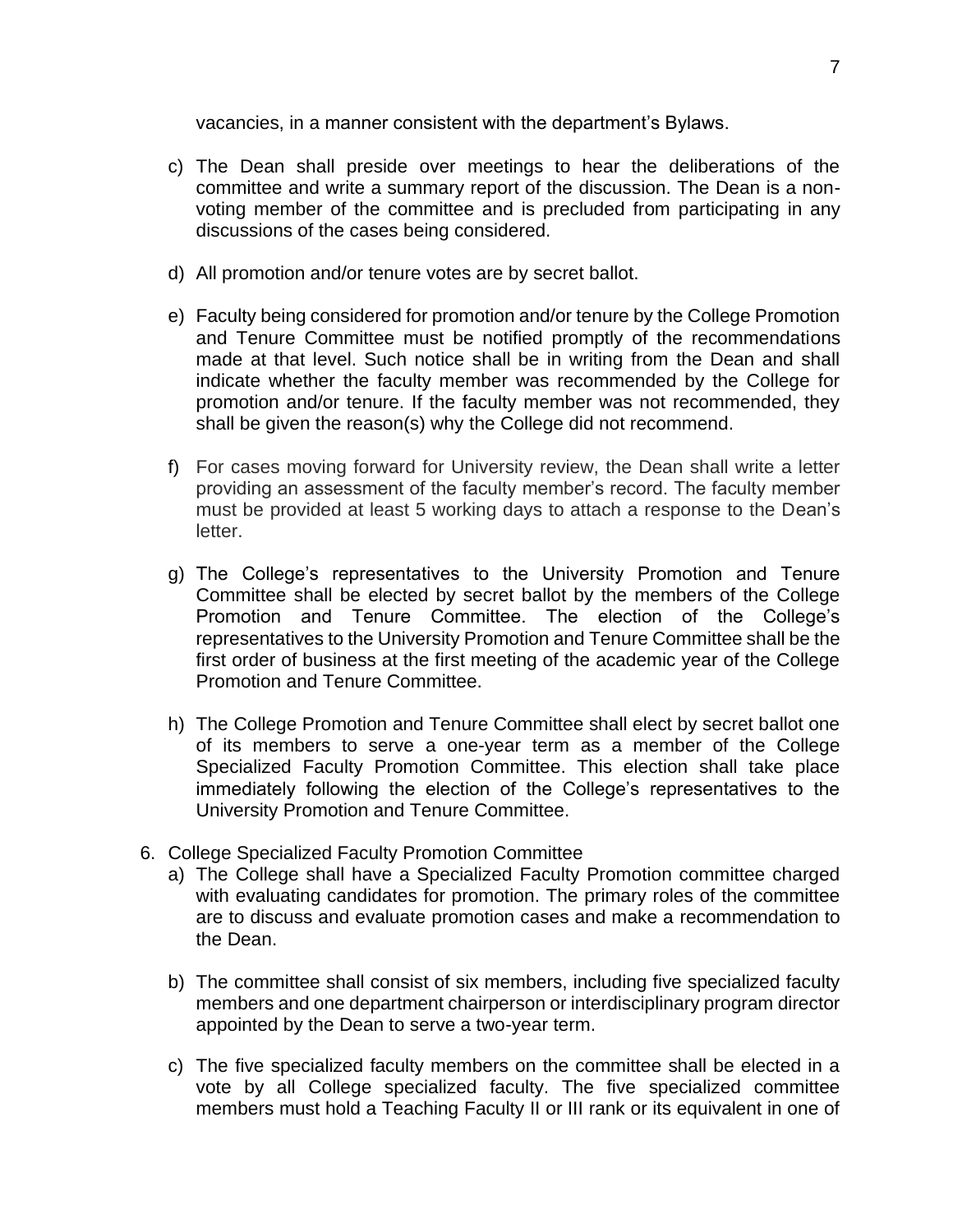the other specialized faculty tracks to be eligible for election. The Dean's office Chief of Staff shall be responsible for distributing the ballot to all College specialized faculty, tabulating the results, and notifying the College specialized faculty of the election results. Committee membership must be drawn from at least three academic departments or interdisciplinary programs, and it is the responsibility of the Dean to ensure representation from across the College. The elected committee members shall serve two-year terms. Faculty being considered for promotion are ineligible to serve on the committee in the year during which their record is being considered.

- d) The Dean shall preside over meetings to hear the deliberations of the committee and write a summary report of the discussion. The Dean shall be a non-voting member of the committee and is precluded from participating in any discussions of the cases being considered.
- e) Faculty being considered for promotion by the College Specialized Faculty Promotion Committee must be notified promptly of the recommendations made at that level. Such notice shall be in writing from the Dean and shall indicate whether the faculty member was recommended by the College for promotion. If the faculty member was not recommended, they shall be given the reason(s) why the College did not recommend.
- f) For cases moving forward for University review, the Dean shall write a letter providing an assessment of the faculty member's record. The faculty member must be provided at least 5 working days to attach a response to the Dean's letter.
- 7. College Specialized Faculty Advisory Committee
	- a) The College Specialized Faculty Advisory Committee shall consist of the Associate Dean for Faculty Development and Community Engagement and five elected representatives of the specialized faculty members of the College. The Associate Dean for Faculty Development and Community Engagement shall serve as chairperson of the committee and the Dean shall be an ex officio member.
	- b) The committee shall consist of five College specialized faculty members elected in a vote by all College specialized faculty. The Dean's office Chief of Staff shall be responsible for distributing the ballot to all College specialized faculty, tabulating the results, and notifying the College specialized faculty of the election results. Committee membership must be drawn from at least four academic departments or interdisciplinary programs, and it is the responsibility of the Dean to ensure representation from across the College. The elected committee members shall serve two-year terms.
	- c) The committee shall meet at least once during each of the fall semester and spring semester and as needed at the request of the Dean.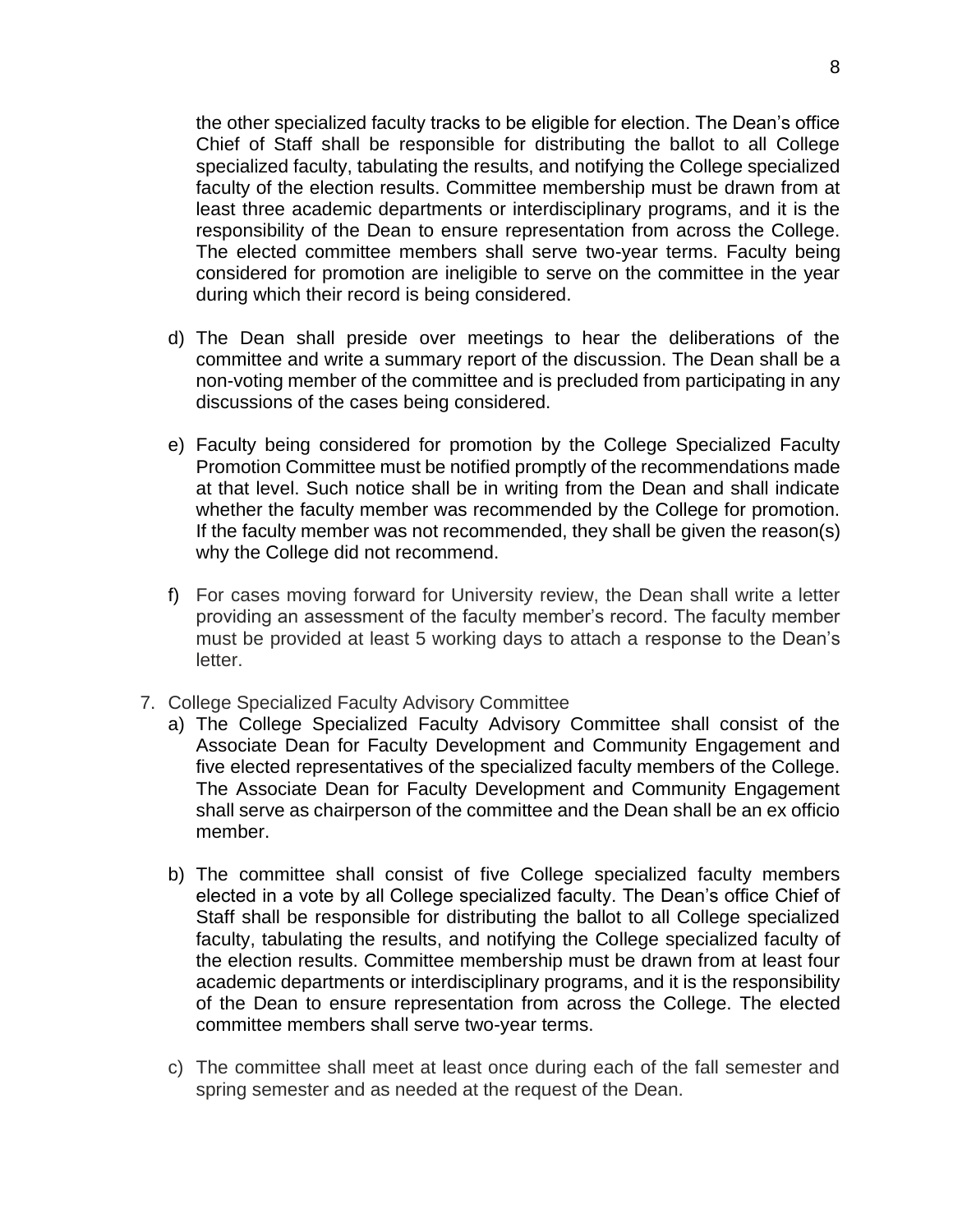- d) The committee will consult with the Dean on all specialized faculty-related matters of interest to the College.
- e) The committee will undertake an annual survey of specialized faculty to assess working conditions, work satisfaction, and College support toward diversity, equity, and inclusion.
- 8. College Staff Advisory Committee
	- a) The College Staff Advisory Committee shall consist of the Dean's office Chief of Staff, Assistant Dean for Academic Affairs, College IT Director, and elected representatives of College staff. The Chief of Staff shall serve as chairperson of the committee, and the Dean shall be an ex officio member.
	- b) The committee shall consist of five College staff members elected in a vote by all College staff. The Dean's office Chief of Staff shall be responsible for distributing the ballot to all College staff, tabulating the results, and notifying the College staff of the election results. Committee membership shall be limited to no more than one elected staff representative from any College department, interdisciplinary program, center, or institute. Elected staff representatives shall serve two-year terms.
	- c) The committee shall meet at least once during each of the fall semester and spring semester and as needed at the request of the Dean.
	- d) The committee will consult with the Dean on all staff-related matters of interest to the College.
	- e) The committee will undertake an annual survey of staff to assess working conditions, work satisfaction, and College support toward diversity, equity, and inclusion.
- 9. College Student Advisory Committee
	- a) The College Student Advisory Committee shall consist of the Dean, Assistant Dean for Academic Affairs (or their designee), the Dean's office Chief of Staff, and representatives from University registered student organizations that serve undergraduate students and/or graduate students pursuing degrees in any of the College's departments or programs. The Dean shall serve as chairperson of the committee. Each registered student organization shall elect one representative to serve on this committee for a one-year term.
	- b) The committee shall meet at least once during each of the fall semester and spring semester and as needed at the request of the Dean.
	- c) The committee will consult with the Dean on all student-related matters of interest to the College, including recruitment, admissions, programs, facilities, and resource allocation.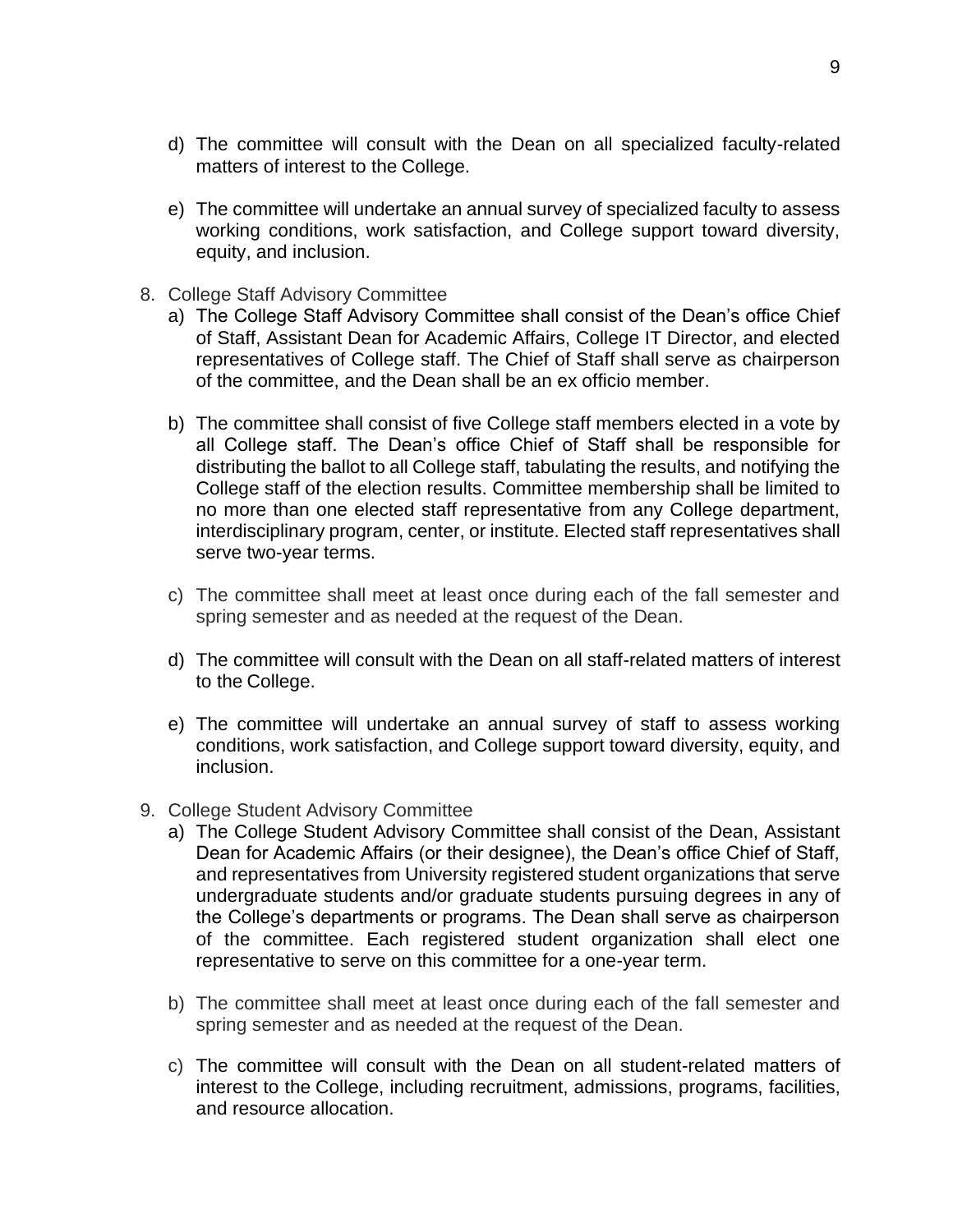d) The committee will undertake an annual survey of students to identify issues, identify opportunities for new initiatives, and College support toward diversity, equity, and inclusion.

## **E. Faculty Senators.**

- 1. The tenured and tenure-earning faculty of the College shall be represented in the Faculty Senate as follows:
	- a) Each department of the College shall have the responsibility of electing one senator.
	- b) The College's tenured and tenure-earning voting faculty shall elect enough senators-at-large to bring the total number of tenured and tenure-earning faculty senators up to the College allotment.
- 2. The specialized faculty of the College shall be represented in the Faculty Senate through the election of specialized faculty senators-at-large by ballot cast by all voting members of the specialized faculty to bring the total number of specialized faculty senators up to the College allotment.
- 3. The procedures for electing senators-at-large shall be as follows:
	- a) For the election of senators-at-large, the College designee shall prepare a list of persons eligible for election and shall distribute this list in the form of a nominating ballot to be distributed to the appropriate set of voting members by e-mail fourteen (14) days before the date of the final ballot. The College designee shall indicate on this list by appropriate symbols the present members of the Senate (as senators-at-large or departmental senators) with the dates on which their terms as senators expire.
	- b) Each voting member shall vote for the number of senators to be elected atlarge and return the nominating ballot to the College designee at least three days before the date of the final ballot or of the scheduled meeting.
	- c) The College designee shall distribute to the appropriate set of voting members ballots listing alphabetically the names of the nominees (twice the number to be elected) who received the largest number of votes on the nominating ballot. In the event of a tie, the number of nominees shall be correspondingly increased. Each voting member shall then vote for the number of persons to be elected.
	- d) The nominees receiving the largest number of votes in this ballot shall be declared elected. The two individuals who receive the next highest number of votes shall be designated as alternates. Additional balloting will take place only in the event of a tie.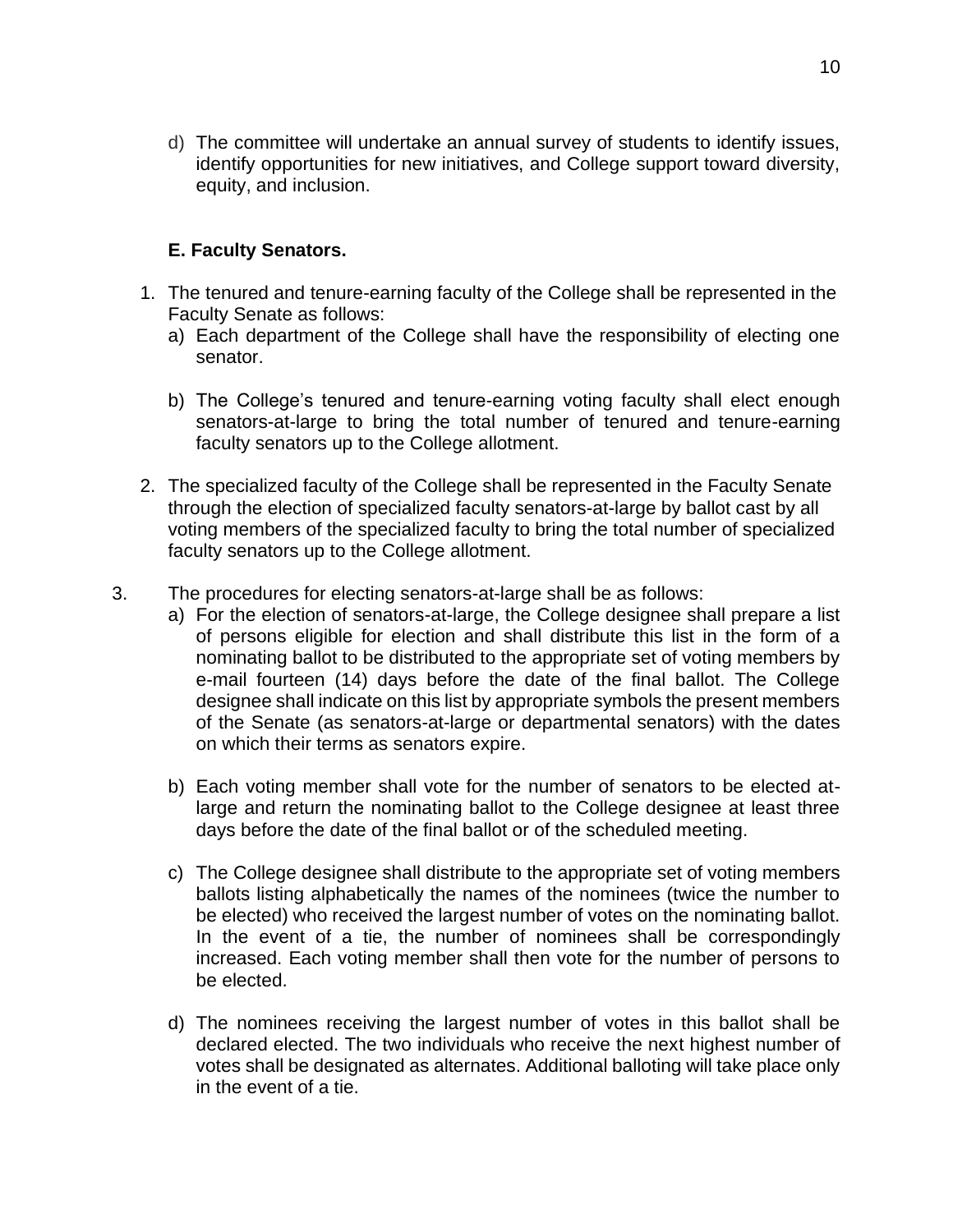# **F. Unit Reorganization.**

<span id="page-10-0"></span>The voting faculty in the College will be provided with opportunities to provide feedback on any proposal for unit reorganization within the College. For these bylaws, Unit Reorganization refers to an alteration or modification to the structure, arrangement, or organization of a recognized administrative or organizational entity of the University.

# **IV. Degree Approval**

The Academic Affairs staff within the Dean's office in the College of Social Sciences and Public Policy are responsible for final graduation clearances. Each semester, the Academic Affairs staff will receive a list from the Registrar's Office of students in the College who have applied for graduation.

A. For undergraduate students, the Academic Affairs staff uses the list from the Registrar's Office to verify which students are in the process of completing all graduation requirements in that term and notifies the Registrar's Office of each student's eligibility to remain on the graduation roster. At the end of the semester, the staff again reviews each student's record to confirm whether the student has satisfied all graduation requirements.

B. For graduate students, after receiving a list of candidates for graduation from the Registrar's Office, the Academic Affairs staff distributes a list to each department/program representative. Departments or programs are responsible for performing a preliminary clearance of major requirements for graduation and forwarding these clearances to the Academic Affairs staff which then performs a clearance for College and University requirements. At the end of the semester, the staff again reviews each student's record to confirm whether the student has satisfied all graduation requirements.

C. The College Academic Affairs staff shall defer to the departments and programs in cases when there are questions regarding whether a student has fulfilled the requirements for the major.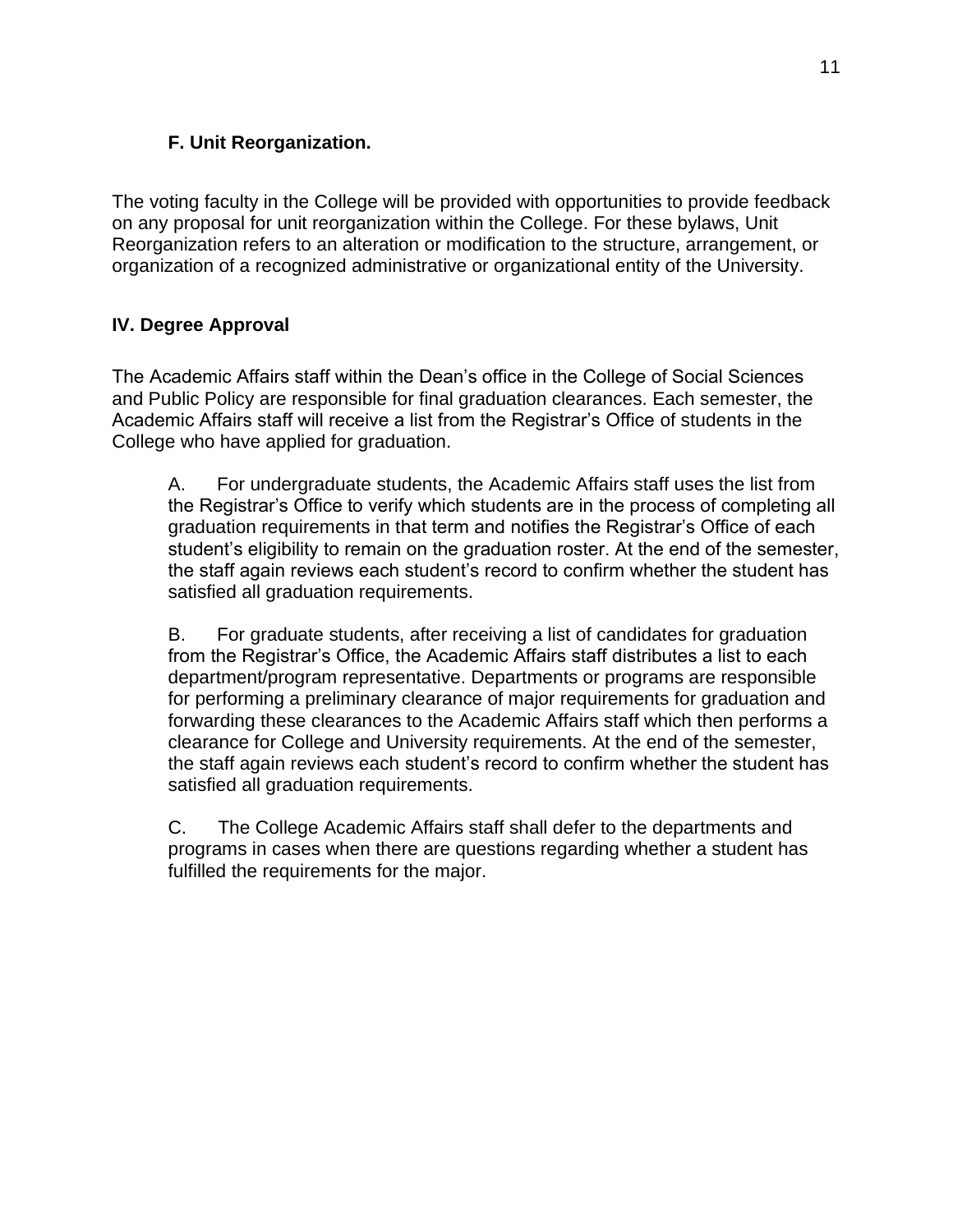## <span id="page-11-0"></span>**Appendix 1. Departments, Interdisciplinary Programs, Centers, and Institutes of the College**

1. Departments, Interdisciplinary Programs, Centers, and Institutes The College consists of departments, interdisciplinary programs, centers, and institutes that exist to further the teaching, research, and/or service missions of the College and University as articulated in their respective Strategic Plans.

The operating procedures of each department, interdisciplinary program, center, and institute shall be governed by a set of Bylaws approved by its faculty. These Bylaws, and amendments to Bylaws, shall not become effective until they have been reviewed and approved by appropriate College and University officials.

## 2. Departments of the College:

Each department shall contain academic programs overseen by the faculty.

Each department will have a chairperson responsible for its overall administration. Chairpersons shall be appointed by the Dean, after soliciting input from the department's faculty, in accordance with procedures established by the Bylaws of the department.

3. Interdisciplinary Programs of the College:

Each interdisciplinary program shall offer an academic program or programs overseen by the faculty.

Each interdisciplinary program will have a director responsible for its overall administration. Directors shall be appointed by the Dean in accordance with procedures established by the Bylaws of the program.

4. Centers and Institutes of the College:

Each center or institute shall engage in research, education, and/or outreach activities in furtherance of the missions of the center, institute, College, and/or University.

Each center or institute shall have a director responsible for its overall administration. Directors shall be appointed by the Dean in accordance with procedures established by the Bylaws of the center or institute.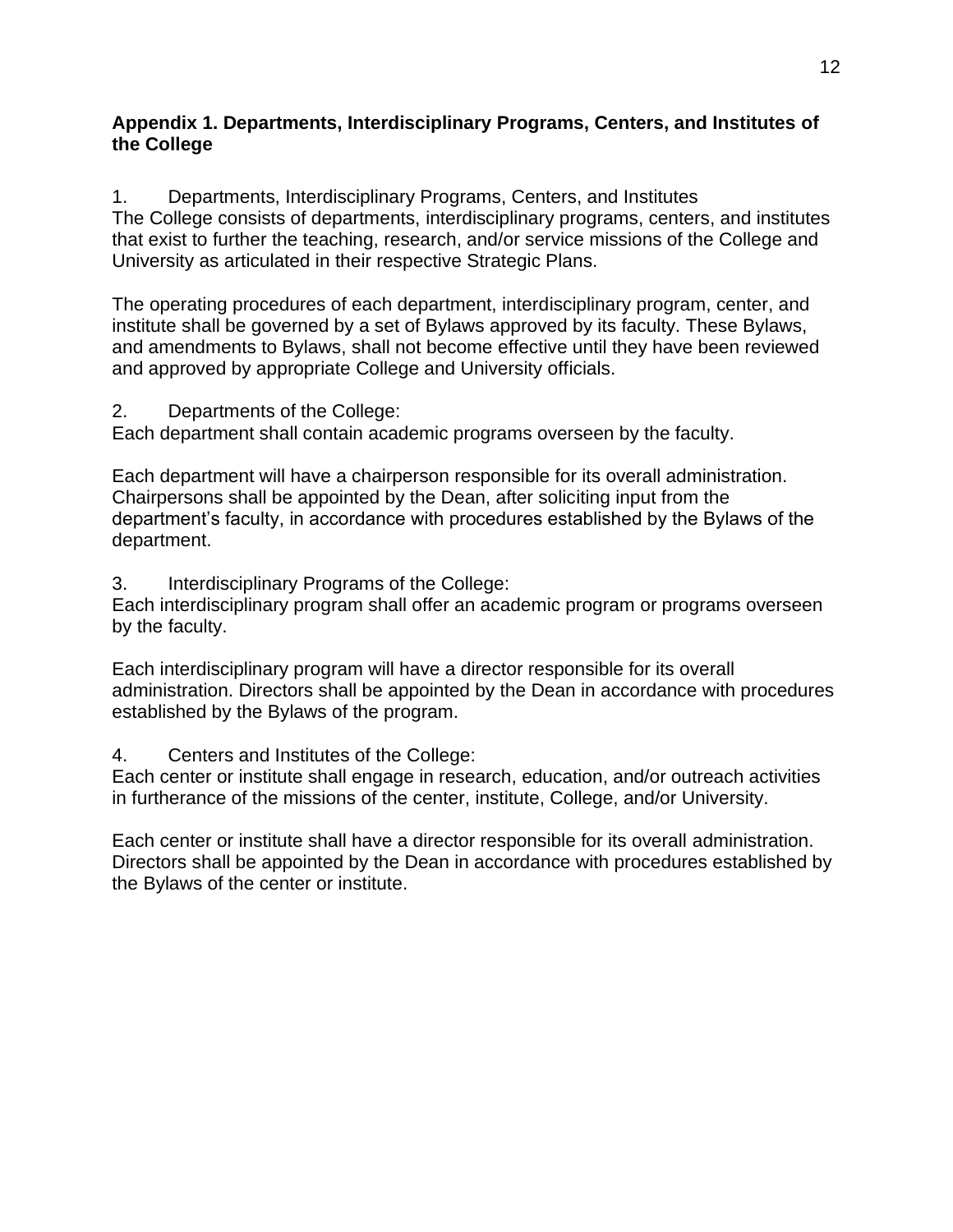#### <span id="page-12-0"></span>**Appendix 2. Faculty Administrative Home for Assignment, Evaluation, and Promotion**

- 1. Tenured and tenure-earning faculty of the College shall be assigned to an academic department and shall be evaluated according to the adopted policies and procedures of their academic department.
- 2. Specialized faculty of the College are assigned to a department, interdisciplinary program, center, institute, or the College as their administrative home, and shall be evaluated according to the adopted policies and procedures of their administrative home.
- 3. For part-time adjunct faculty and all visiting faculty, the administrative home shall be the department, interdisciplinary program, center, or institute in which they are appointed.
- 4. Tenured and tenure-earning faculty in a department may have a joint appointment with one or more interdisciplinary programs, centers, or institutes. In such cases, the department chairperson and/or evaluation committee shall consider the faculty member's obligations to the other program, center, or institute when developing the assignment of responsibility. The chairperson and/or evaluation committee shall seek and consider input from the director(s) of the other program, center, or institute for the faculty member's annual evaluation.
- 5. Specialized faculty may have a joint appointment with one or more interdisciplinary programs, centers, or institutes. In such cases, the department chairperson, supervisor, and/or evaluation committee shall consider the faculty member's obligations to the other program, center, or institute when developing the assignment of responsibility. The chairperson, supervisor, and/or evaluation committee shall seek and consider input from the director(s) of the other program, center, or institute for the faculty member's annual evaluation.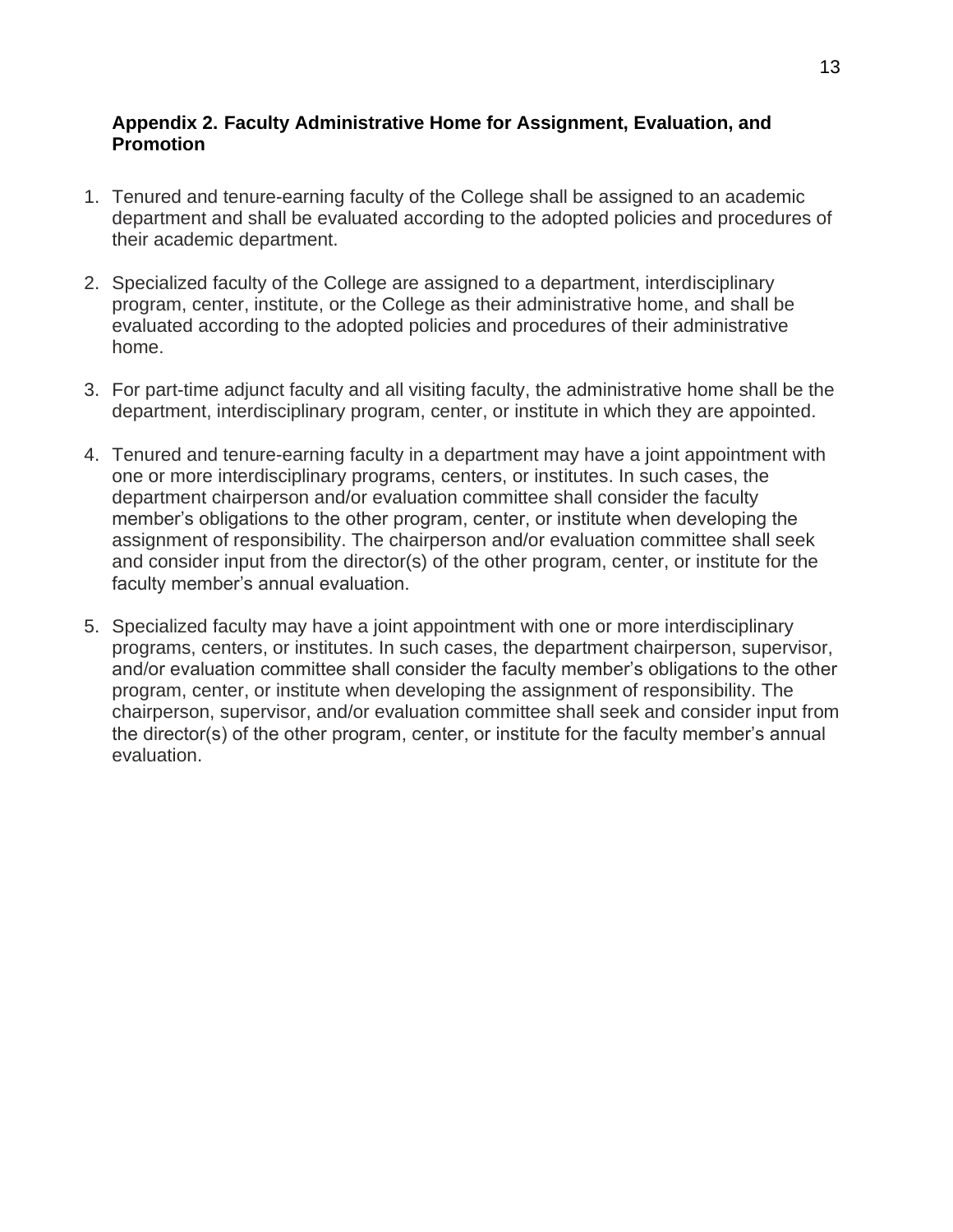## <span id="page-13-0"></span>**Appendix 3. Faculty Assignments, Evaluation, and Advancement**

- 1. Faculty Assignments
	- A. Assignment Process
		- i. Faculty assignments are made by the chairperson of the department or the director of the interdisciplinary program, center, or institute that serves as the faculty member's administrative home in accord with University rules and regulations.
		- ii. Assignments will be made in a manner that: is reasonable, provides the faculty member an opportunity for advancement in their particular promotional track, provides the faculty member an opportunity to fulfill the department's, program's, center's, or institute's criteria for merit salary increases, is consistent with the faculty member's qualifications and experience, meets the University minimum of 12 contact hours of instruction or equivalent research and service, and meets the needs of the department, program, center, or institute.
		- iii. The chairperson of the department or the director of the interdisciplinary program, center, or institute that serves as the faculty member's administrative home may deviate from the standard faculty assignment when doing so does not violate any University policies and procedures and advances the mission of the department, program, center, institute, College, and/or University.
		- iv. Assignments will be communicated to the faculty member in a timely manner.
	- B. Assignments for Tenured and Tenure-Earning Faculty
		- i. For *tenured* and *tenure-earning faculty*, an individual's assignment includes instruction (teaching and advising), research and creative activity, and service.
		- ii. *Tenured* and *tenure-earning faculty* not serving in special service or administrative duties typically have an average annual research and creative activity assignment of 40-50% (unless the assignment of responsibilities indicates otherwise).
		- iii. *Tenured* and *tenure-earning faculty* are typically assigned to teach two courses per semester in each of the fall and spring semesters.
		- iv. Newly hired *tenured* and *tenure-earning faculty* may be released from teaching courses during their first several years of service at times to be agreed upon by the faculty member and the department chairperson at the time of hire.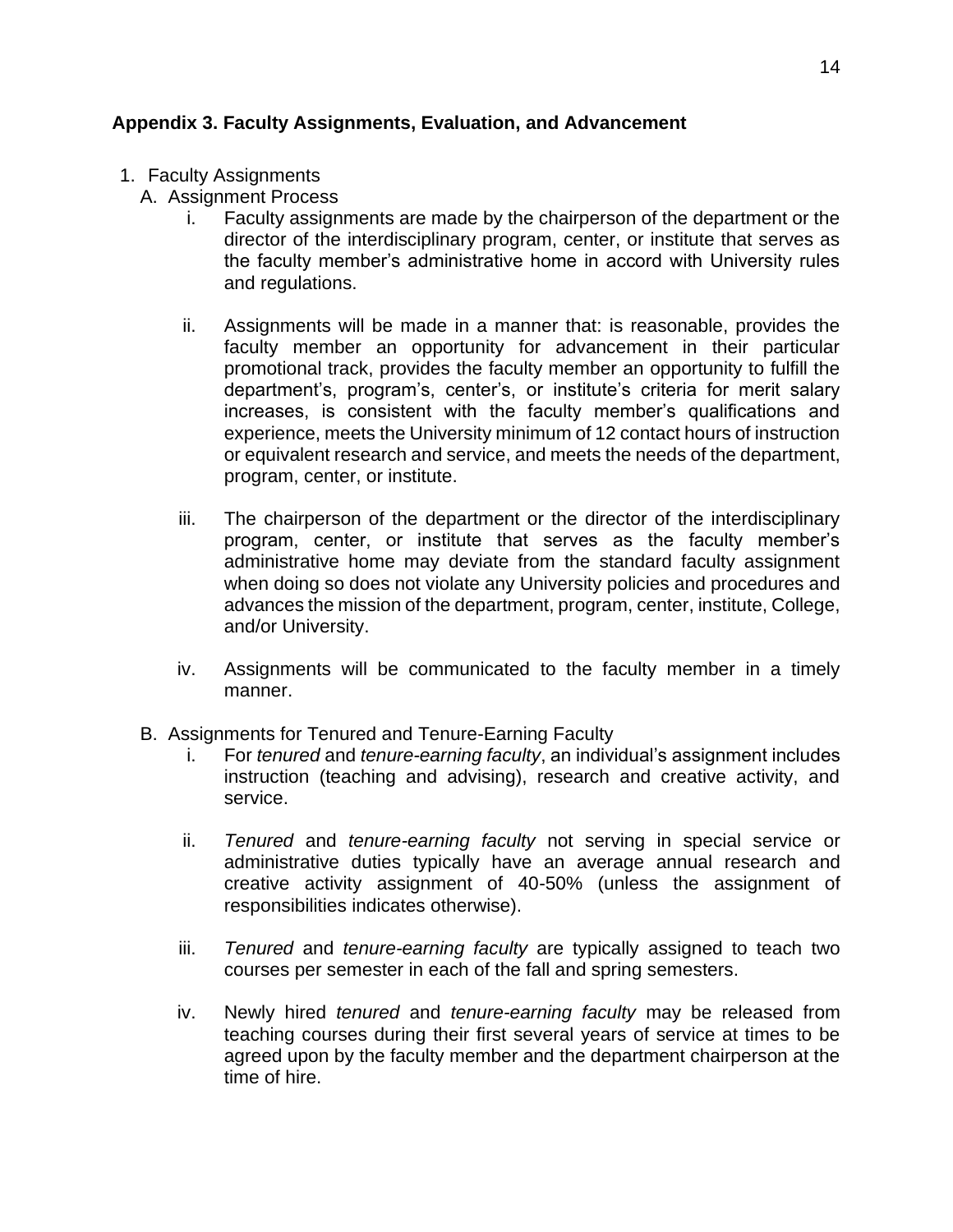- v. Reduced teaching assignments for *tenured and tenure-earning faculty* are possible in cases of approved instructional workload substitution. This may be granted for purposes that advance the mission(s) of the department, College, and/or University.
- vi. Department chairs shall be released from teaching two courses per academic year to carry out their administrative duties.
- vii. Interdisciplinary program directors, center directors, institute directors, and other members of the College's administrative team may also receive a reduction in their teaching assignment.
- C. Assignments for Specialized Faculty
	- i. For *specialized faculty*, an individual's assignment emphasizes either research and creative activity or instructional activity depending on whether the individual is classified in the teaching faculty track, instructional support track, or research faculty track.
	- ii. *Specialized teaching faculty* are typically assigned to teach three to four courses per semester in each of fall and spring semesters. A faculty member may be granted releases from teaching to carry out such activities as extensive advising or program coordination duties and/or participation in a research project (the latter for up to a maximum 5% of the faculty member's appointment), among other activities that advance the mission(s) of the department, interdisciplinary program, center, institute, College, and/or University.
	- iii. S*pecialized instructional support faculty* are typically assigned full-time instructional support responsibility each academic year with potential service and/or research responsibilities in the interdisciplinary program, department, and/or College, as appropriate to their appointment. A faculty member in this track may be granted a reduction of instructional support responsibilities to carry out such activities as teaching (to a maximum of 25% of their appointment) and/or participation in a research project (to a maximum 5% of their appointment), among other activities that advance the mission(s) of the department, interdisciplinary program, College, and/or University.
	- iv. S*pecialized research faculty* are expected to spend not less than 75% time on research and creative activities and no more than 5% of time on teaching activities, per the rules and regulations of the University.
- D. Instructional Assignments
	- i. All departments, interdisciplinary programs, centers, and institutes within the College are expected to have a consistent policy for developing faculty instructional assignments.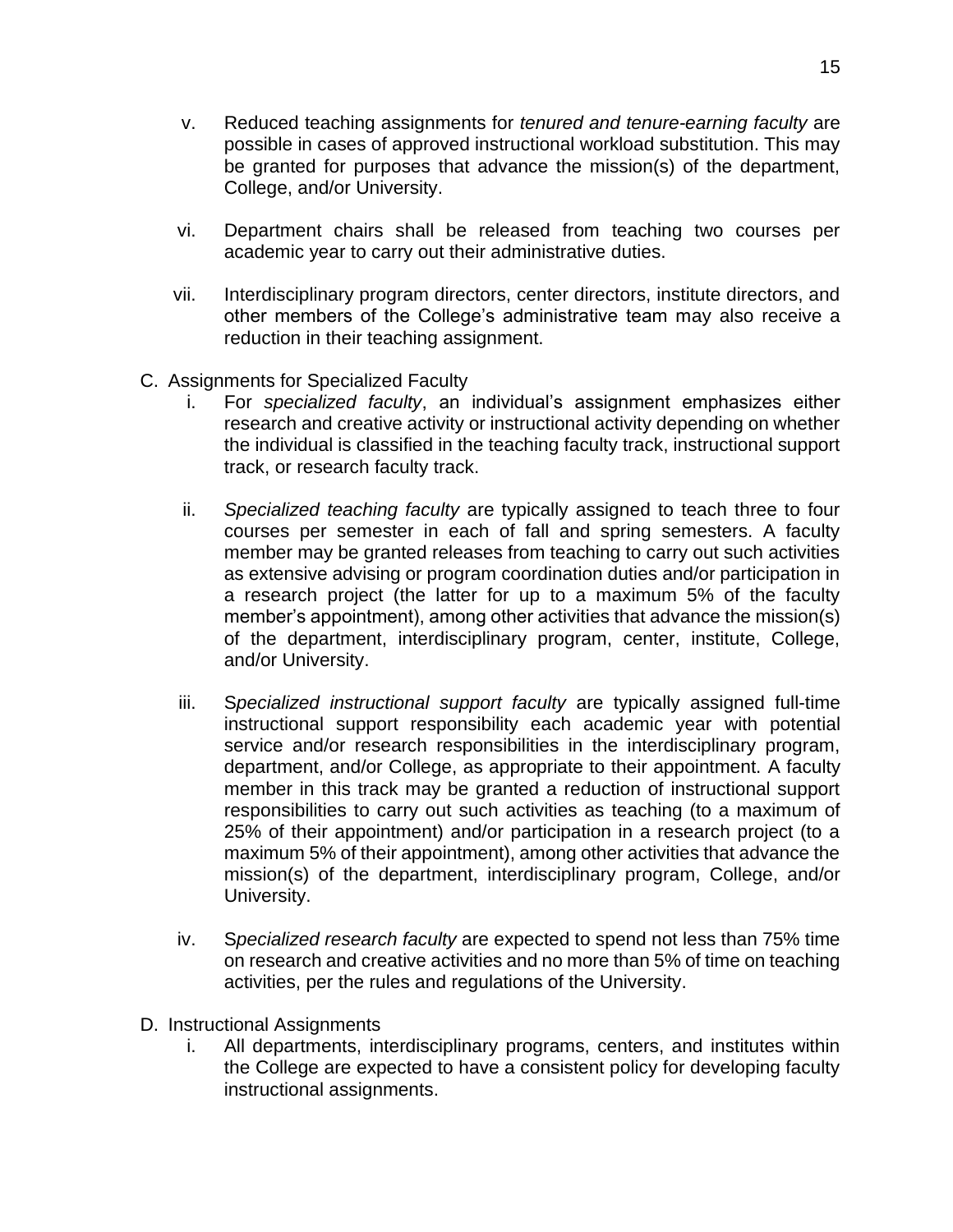- ii. Faculty instructional assignments include, but are not limited to, activities such as teaching and related duties, student advising and mentoring, and/or responsibilities undertaken as director of a degree program(s) within a department.
- E. Service Assignments
	- i. All departments, interdisciplinary programs, centers, and institutes within the College are expected to have a consistent policy for developing faculty service assignments.
	- ii. Faculty service assignments include, but are not limited to, activities completed in service to the faculty member's administrative home, the College, the University, scholarly and/or professional organizations and societies, and the broader Community.
	- iii. Faculty members shall have service assignments that reflect their level of service activity, as approved by the chairperson of the department or the director of the interdisciplinary program, center, or institute that serves as the faculty member's administrative home.
	- iv. Department chairpersons will have a 50% service assignment during the academic year for their administrative duties.
	- v. Center, institute, and interdisciplinary program directors will have a service assignment during the academic year that is commensurate with their administrative responsibilities.
- 2. Faculty Annual Evaluations
	- A. Evaluation Process
		- i. Faculty evaluations are carried out within the department, interdisciplinary program, center, or institute that serves as the faculty member's administrative home in accord with the adopted policies of the department, program, center, or institute and consistent with the rules and regulations of the University.
		- ii. All evaluations are to be conducted based on the faculty member's assignment of responsibility.
		- iii. Faculty evaluations are required to have a peer evaluation component which is defined within the department, interdisciplinary program, center, or institute Bylaws.
		- iv. The chairperson of the department or the director of the interdisciplinary program, center, or institute that serves as the faculty member's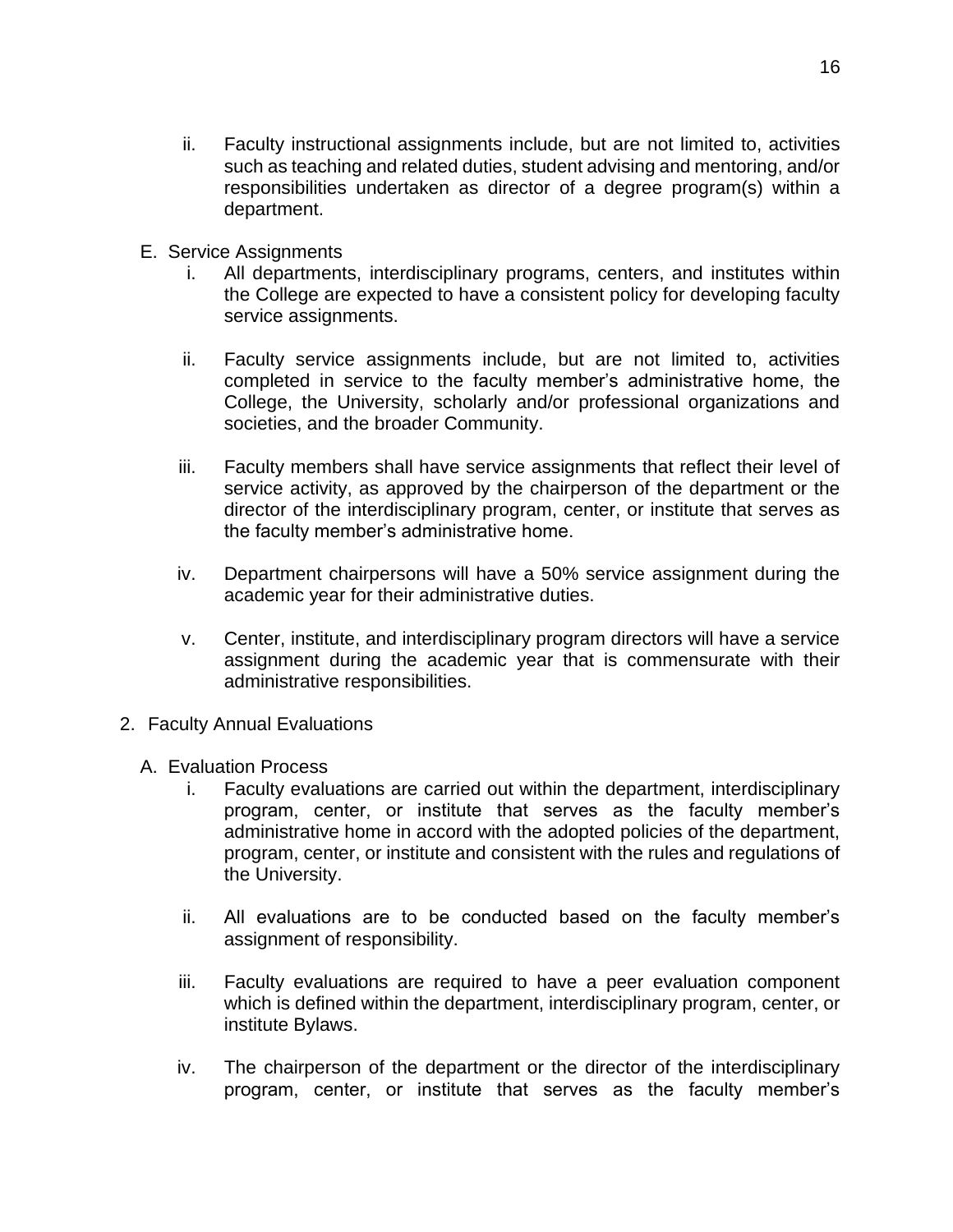administrative home shall ensure the timely completion of all faculty evaluations in a manner consistent with the rules and regulations of the University.

- v. For all faculty who have joint appointments, supervisors are required to seek and receive input from the director of the other program, center, and/or institute in which the faculty member is appointed. Annual evaluations must take into account the expectations and duties for any and all documented joint appointments,
- vi. The chairperson of the department or the director of the interdisciplinary program, center, or institute that serves as the faculty member's administrative home shall share all faculty evaluations with the Dean.
- B. Evaluation of Associate Deans, Chairs, and Directors
- i. Associate deans, chairs, and directors (for interdisciplinary programs or centers/institutes) serve at the direction of the Dean and shall be evaluated by the department to which the faculty member is assigned. This evaluation shall be forwarded to the Dean.
- ii. Administrative and College-wide duties of associate deans, chairs, and directors shall be evaluated by the Dean using the following ratings:
	- a. *Substantially Exceeds FSU's High Expectations* This describes an individual who far exceeds performance expectations during the evaluation period and has made exceptional contributions to enhancing the teaching, research, and/or service goals of the department/program/center/institute and College.
	- b. *Exceeds FSU's High Expectations* This describes an individual who exceeds expectations during the evaluation period by virtue of demonstrating a high level of commitment to serving students and the overall mission of the department/program/center/institute and College, initiative in solving problems, and a willingness to accept additional responsibilities.
	- c. *Meets FSU's High Expectations* This describes an individual who demonstrates a commitment to support department/program/center/institute and College goals and completes assigned responsibilities in a manner that is both timely and consistent with the high expectations of the University.
	- d. *Official Concern* This describes an individual who demonstrates a commitment to support department/program/center/institute and College goals but is not completing assigned responsibilities in a manner that is consistent with the high standards of the University.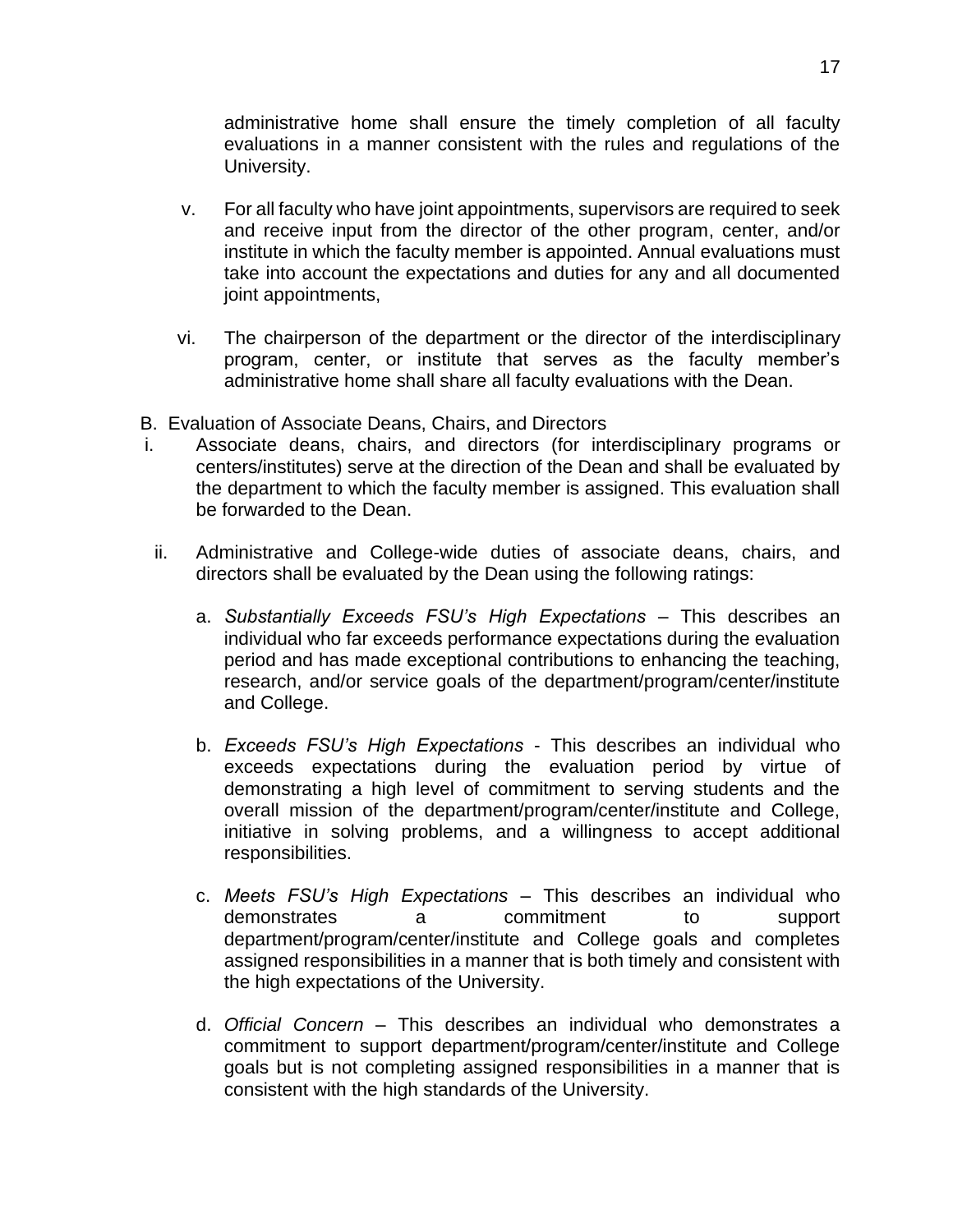- e. *Does not meet FSU's High Expectations* This describes an individual who fails to demonstrate a commitment to support department/program/center/institute and College goals and does not complete assigned responsibilities in a timely and consistent manner.
- 3. Promotion and Tenure of Tenured and Tenure-Earning Faculty
	- A. Tenured and tenure-earning faculty shall be evaluated for promotion and/or tenure by committees established at the Departmental, College, and University levels.
	- B. Departmental Promotion and Tenure Committee
		- i. Each department in the College shall have a committee charged with recommending promotions and/or tenure to the College Promotion and Tenure Committee. The form and method of election of departmental promotion and tenure committees shall be determined by the respective departments, in a manner consistent with the rules and regulations of the University.
		- ii. All votes for promotion must be by secret ballot. All tenure votes must be by secret ballot of the tenured members of the department faculty.
		- iii. Committee members who are themselves being considered for promotion or tenure shall be replaced by their department for the academic year during which their promotion or tenure is being considered by the relevant committee. A similar procedure for selecting a replacement shall be followed in the event a faculty member is unable to serve for any other reason.
		- iv. Any faculty member eligible for promotion and tenure who is not recommended by his or her department must be notified promptly of that decision and has the right of appeal to the College Promotion and Tenure Committee.
- 4. Promotion of Specialized Faculty
	- A. Specialized faculty shall be evaluated for promotion by committees established at both the department and College levels, in the case of faculty whose administrative home is a department, or solely at the College level, in the case of faculty whose administrative home is not a department.
	- B. Departmental Specialized Faculty Promotion Committees
		- i. Specialized faculty whose administrative home is a department shall be evaluated for promotion in accordance with the promotion standards adopted by their department, consistent with the rules and regulations of the University.
		- ii. Each department with specialized faculty shall have a specialized faculty